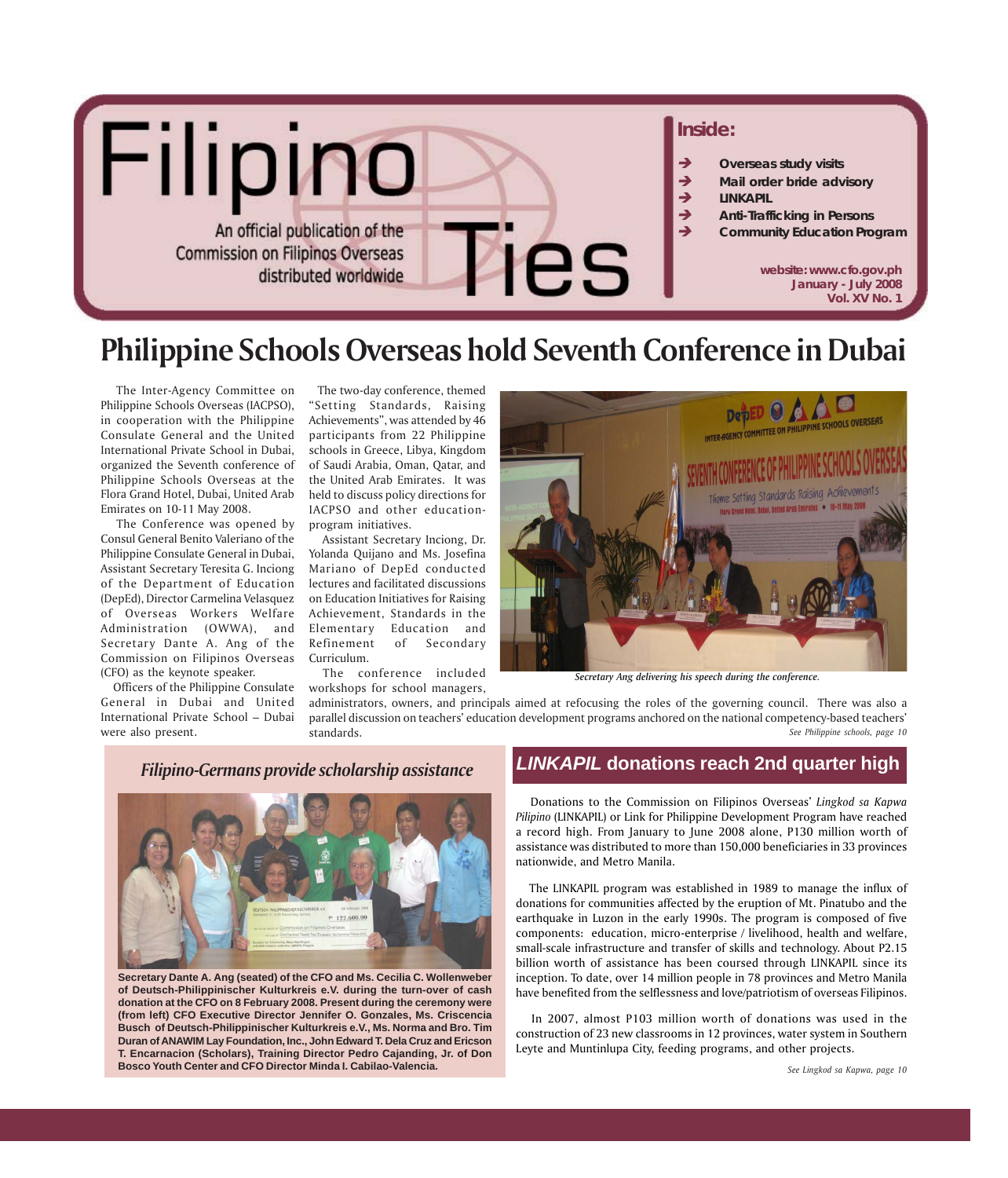# **news abroad**

# **Filipino designer wins London's** *Project Catwalk*



*Jasper Garvida (right, with show host Kelly Osbourne)*

 As Filipino designers Monique Lhuillier and Rafe Totengco continue to enjoy success in their careers, another Filipino is making waves in the fashion industry half a world away. Jasper Garvida, a Filipino-Canadian fashion designer bested tough global competition to win the Sky One Television prime-time reality program *Project Catwalk* in London. Kelly Osbourne, the host of Project Catwalk, praised Garvida's victory saying "We have found the UK's next biggest designer "

 The reality show competition, now on its 12th year, gives 12 talented fashion designers (chosen from some 3,000 applicants) the opportunity of a lifetime a chance to have their collection shown at the prestigious London Fashion Week. After nine grueling weeks of various challenges, the three remaining finalists

were asked to create a 12-piece women's wear collection on the show's final, from which a winner will be declared.

 Each of the three finalists was given £5,000 to purchase all necessary materials including fabric, accessories and additional labor components. They are also taken to a place of their choice whose architecture, atmosphere, colors and history are expected to inspire their final collection.

 The judges faced a very tough decision, but Garvida's talent, flair for detail and passion shone through. He won an exclusive deal with online

style boutique Oli, a £25,000 cash prize, as well as a spread in Grazia—the iconic, world-renowned fashion magazine covering top designers and trends.

 Garvida, one of seven siblings born to Ilocano parents, grew up in Quezon City, and migrated to Canada when he was 12. His father is a lawyer while



*Some of Garvida's works*

services, tourist destinations in the Philippines, and Filipino films being screened at the ongoing Paris Cinema

 Matinee idol Piolo Pascual, who was in Paris for the Paris Cinema Festival, made a special appearance at the *Pista,* thrilling the Filipino

 The Core Group Organizers decided that proceeds from the *Pista sa Paris 2008* will be donated to the victims of typhoon Frank in the Philippines. Last year's proceeds went to the Adopt-a-School Program

his mother is an accountant. The 31-year-old Filipino-Canadian graduated from the art and design school Central Saint Martins in 2004. Central Saint Martins College of Art and Design remains to be one of London's most revered art institutions, with strong research and teaching departments in Fine Arts, Fashion, Graphics, 3D design and Performance. It has produced the likes of Gilbert and George, Richard Long, Jeff Banks designer and presenter of BBC's The Clothes Show, 007 Pierce Brosnan and fashion designer Paul Smith.

Festival.

audience.

#### *Source: PDI*

 Over 3,000 Filipinos and Friends of the Philippines packed this year's *Pista sa Paris 2008* at the open air *Stade de la Muette* in Paris last 06 July. The theme of this year's *Pista sa Paris* was *Katutubong Pilipino.*

 A festive parade with Filipinos in colorful Filipinana attire, atlatihan, or ethnic garb kicked off from *Place Trocadero.* Ambassador Jose Abeto Zaide and the officers and staff of the Philippine Embassy in Paris led the 45-minute walk from Place Trocadero to Stade de la Muette. They were joined by representatives of Filipino



*Photo credit: Munting Nayon Netherlands online news magazine*

community organizations in Paris. The revelry of the ati-atihan and other street dancers spiced up the parade. Adding glitter to the festivity were the contestants of the Ms. Floral Parade 2008.

 Artistically decorated booths stood at the Stade grounds, offering mouth watering Filipino dishes and an array of quality handicrafts and services. The Philippine Embassy booth provided information on its consular

of Education Secretary Jesli Lapus.

 Now on its 28th year, the *Pista sa Paris* is an annual event that showcases the country's rich cultural heritage and traditions. It aims to foster camaraderie and unity amongst Filipinos in Paris, in particular, and in France in general.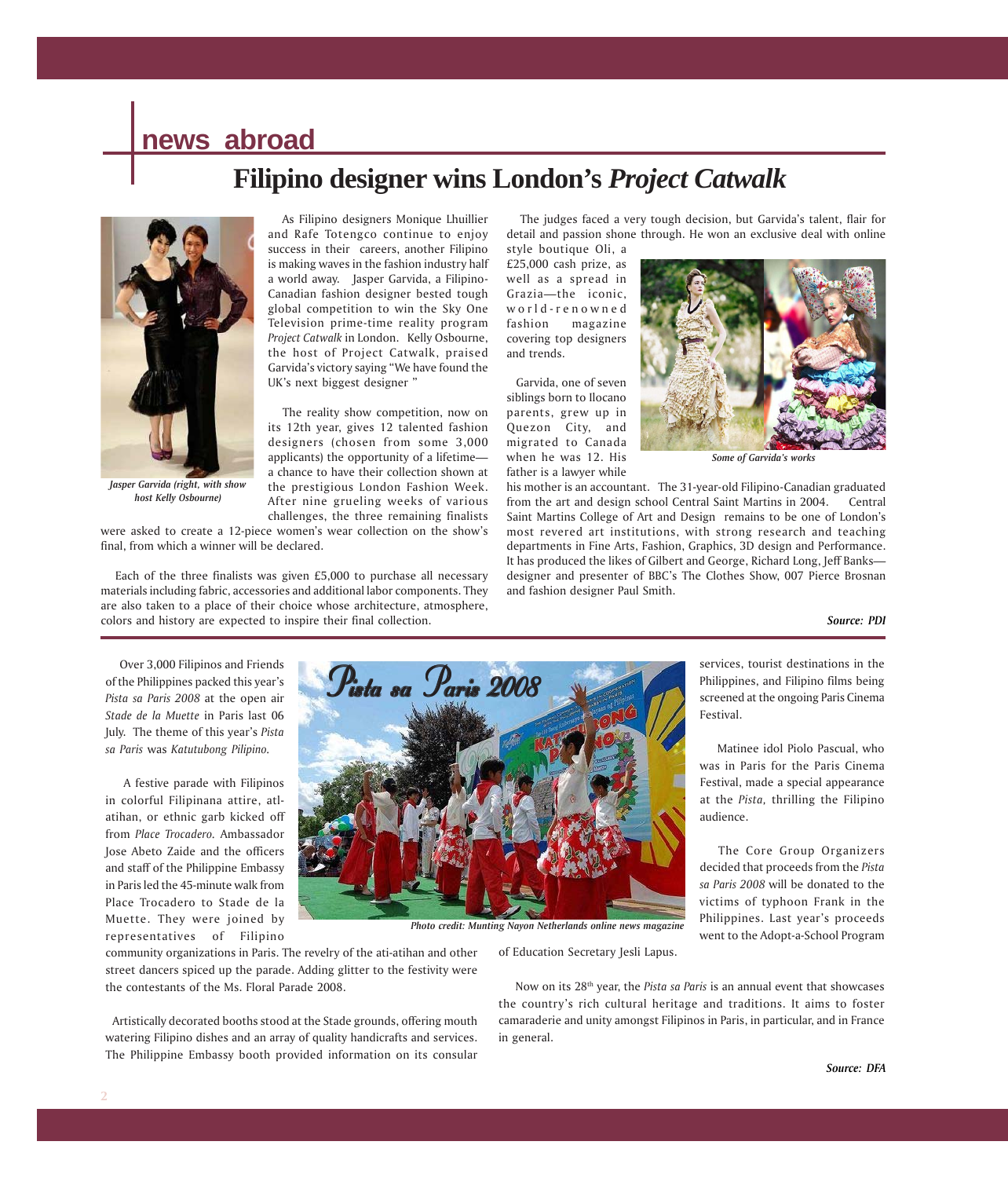# **news abroad**

## **Presidential Awardee tops international ice carving competition**

 Multi-awarded chef and ice-carver Armando Baisas, recipient of the 2006 Pamana ng Pilipino Award of the Presidential Awards for Filipino Individuals and Organizations Overseas, once again proved his mettle on ice when he bagged the first place in the pairs category of the Casino du Lac-Leamy Crystal Garden 21st International Ice-Carving competition held in Ottawa on February 01, 2008. Sharing the honor with him is his nephew Ross Baisas, a testament that skill and talent indeed runs in the family.

 The duo's "Tunggalian" (The Encounter) entry also earned the People's Choice award, besting 24 other participants in the category. The ice carving, completed in 30 hours of non-stop work, depicts the Filipino hero, Lapu-Lapu, in fierce fight with the Spanish conqueror Magellan. The competition is part of the Winterlude winter festival in Ottawa and Gatineau organized by the National Capital Commission of Canada. The festival is one of Ottawa's most important tourist draws, attracting thousands of visitors each year.

 Born and raised in Paete, Laguna, a city known for skills in carving, Chef Baisas received his Culinary Arts diploma in 1981 from the Samson Technical Fashion School in Manila. His excellence in his craft caught the attention of the Hilton International Hotels Group where he established a reputation as kitchen artist and garde manger, working in Hilton hotels in the Philippines, Kenya, Cyprus, Egypt and Sudan. In 1987, he moved to North America and took the position of Chef Decorateur / Garde-Manger at the Vista International Hotel in Pittsburgh, Pennsylvania. He then moved to Bonaventure Hilton International and to Hotel Vogue in Montreal, Quebec shortly after. It was in 1993 when he joined the staff of the Montreal Casino, where his talent as a sculptor was showcased.

 Chef Baisas' list of awards in culinary sculpting is extensive. He won second place in 1988 under the category of Centerpiece Overall at the Culinary Salon in Pittsburgh, Pennsylvania. In 1991, he placed second in the Winterlude International Ice Carving Competition in Ottawa, Ontario. In 1992 and 1993,



*Mr. Romeo Baisas poses with his award winning entry.*

he won first place at the Individual Ice Carving Competition held in Plymouth Michigan and the gold medal and trophy as overall winner at the Salon Rendezous in Montreal, Quebec, respectively. He also went on to duplicate his feat in Plymouth, Michigan in 1993 by winning the prestigious Carver's Choice Award at the International Ice Sculpture Competition.

 In 2005, he continued his dominance in ice sculpting at the Winterlude International Ice Carving Competition, winning the first place and People's Choice Award. In the same year, he placed third in the National Restaurant Association Ice Carving Classic. He then traveled to North Korea to train government chefs in Pyongyang on carving and plate decoration. Since 2000, Chef Baisas has been affiliated with Le Cordon Bleu Ottawa Culinary Arts Institute as master chef sculptor/instructor. This Paetenian has certainly come a long way.

*Source: DFA*

## **NCCA and CFO extend support for DAWN's Teatro Akebono Japan Tour**

 Recognizing its relevance in advancing the cause of Japanese-Filipino children (JFCs), the National Commission for Culture and the Arts (NCCA), through the endorsement of the CFO, extended sponsorship for the 2008 Teatro Akebono Japan Tour organized by the Development Action for Women Network (DAWN). The fund provided by the NCCA totalling P148,000 was used to cover the cost of the railway passes of the 10-member delegation



 *The cast of Teatro Akebono's "The JFC World" onstage.*

around Japan. The CFO was designated by the NCCA to serve as fund manager of the grant after endorsing the project.

 NCCA Executive Director Cecile Guidote-Alvarez informed CFO

Commissioners approved the financial assistance during its meeting on April 25, 2008.

 DAWN, headed by its Executive Director Carmelita G. Nuqui, is a nongovernment development organization established in 1996 to assist migrant Filipino women in Japan and their Japanese-Filipino children in the promotion and protection of their human rights and welfare.

 In an effort to further the cause of the JFCs, DAWN ventured into theater in 1997, mainly to conduct theater workshops aimed to provide a venue for the children to express their thoughts and feelings as they deal with the separation from their Japanese fathers, and discrimination from their friends or neighbors due to their mixed parentage. The workshops culminated in their first musical play, *Fujiwara Junko: JFC.*

 Because of the success of the workshops and the subsequent plays, DAWN included the women / mothers of the children in the activities. With their collective and individual efforts, Teatro Akebono was born. For most of the JFCs, the visit to Japan also provides them with the opportunity to meet their Japanese fathers for the first time.

Chairman Dante A. *"The JFC World"* staged in six prefectures in Japan from May 1-17, 2008. It is Ang that the NCCA a fantasy play revolving around the story of a Filipino girl who dreams of B o a r d o f becoming a Japanese and a Japanese boy who wants to become a Filipino. For its 10<sup>th</sup> year offering, Teatro Akebono presented the musical play,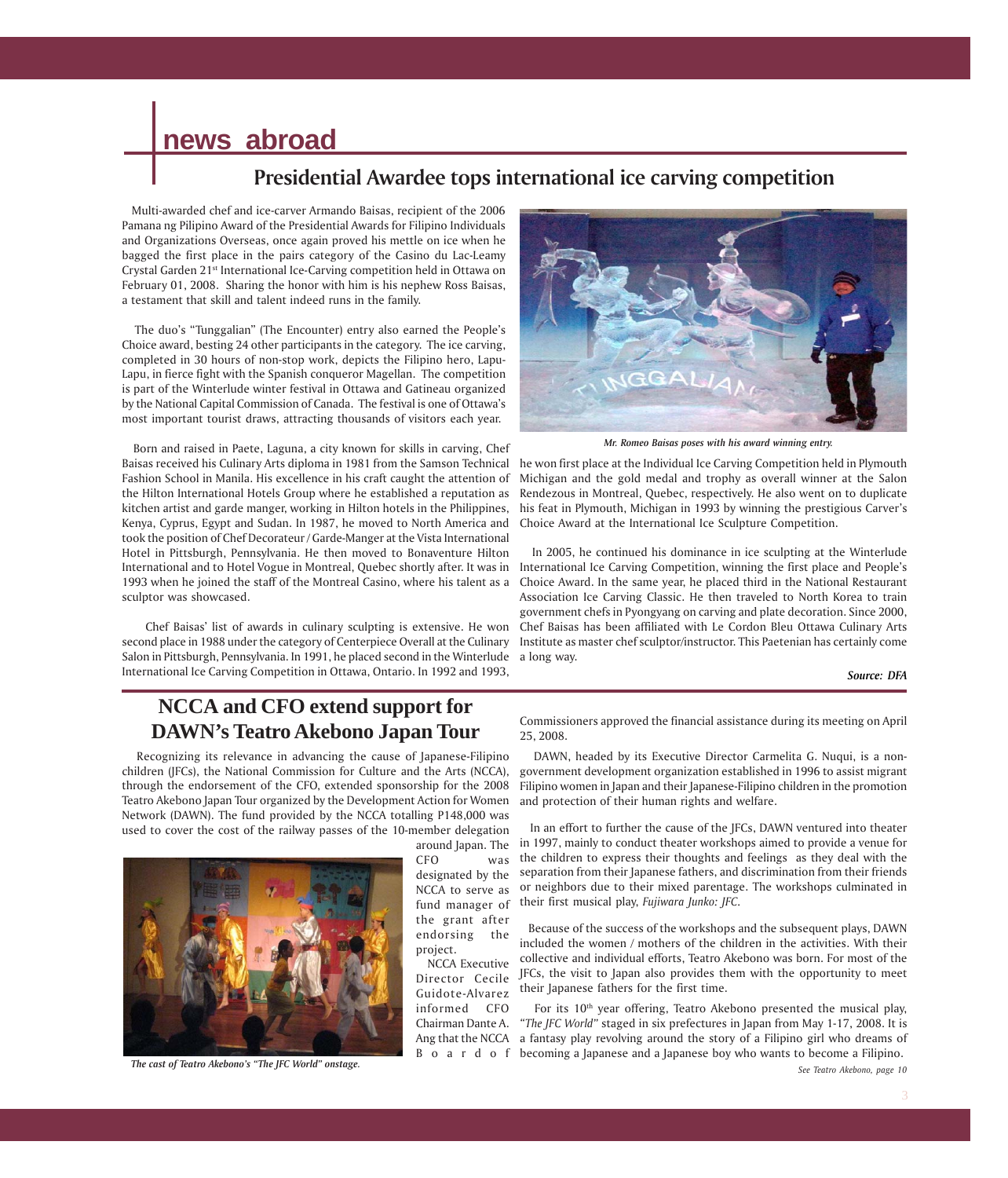# **Filipinos in intermarriage**

## **Filipinos warned against mail-order bride schemes**

 The Commission on Filipinos Overseas (CFO) warns Filipinos against illegal activities of groups who intentionally recruit and match women with foreigners looking for brides. These marriage brokers, which allegedly operate in the guise of recruitment agencies, deceive their clients by convincing them that getting work abroad is easier if they leave as spouses of foreigners, or that their foreign spouses will be able to provide support for their families left behind in the Philippines.

 Recently, two Filipina victims leaving for South Korea were intercepted at separate incidents by CFO officers and immigration authorities. Found in their possession were fake guidance and counseling certificates and an emigrant registration sticker affixed on the passport. Both later admitted to paying at least ten thousand pesos to the marriage broker in order to obtain their fake documents, aside from the payment given by their Korean Anti-Mail-Order Bride Law, which makes it illegal for a "person, natural or husbands. Further investigation also revealed that the marriage licenses and certificates which were produced by their brokers were spurious.

 By law, all Filipinos leaving the country as partners or spouses of foreign nationals are required to register with and undertake the Guidance and Counseling Program of the CFO. Successful participants receive a CFO counseling certificate, which is required in applying for, amending or renewing passports with the Department of Foreign Affairs (DFA) as spouses / partners of foreign nationals. Most foreign embassies such as the United States and South Korea also require attendance in the counseling program when applying for spouse or fiancé / fiancée visas.

 At present, the Guidance and Counseling Program is conducted only by CFO's authorized counseling providers namely, the St. Mary Euphrasia Foundation – Center for Overseas Workers (SMEF-COW) and the People's Reform Initiative for Social Mobilization (PRISM). Details about the program can be obtained from CFO's website at www.cfo.gov.ph.

 Philippine Ambassador to South Korea Luis T. Cruz also reiterated the Philippine Embassy's warning to Filipinos against agencies that act as a front for mail-order brides following reports that the South Korean Government is seriously set to go after interracial matchmaking agencies that violate local laws and use deceptive advertising.

 The Philippine Embassy reminds the public of Republic Act 6955 or the juridical, association, club or any other entity" to "establish or carry on a business which has for its purpose the matching of Filipino women for marriage to foreign nationals either on a mail-order basis or through personal introduction." The law also makes it illegal for anyone "to advertise, publish, print or distribute or cause the advertisement, publication, printing or distribution of any brochure, flier, or any propaganda material calculated to promote the prohibited acts" earlier mentioned. Further amendments included its applicability to mail-order bride schemes using "emails or websites in the internet."

*See Filipinos warned, page 10*

# **Trends and patterns of marriage migration from the Philippines**

 Available data indicate that the top four country destinations of Filipino marriage migrants are the US, Japan, Australia and Canada. The US continues to host the largest marriage migration stream from the Philippines. In 1995, Japan surpassed the United States for being the top destination country for Filipino spouses. For Australia, the number of Filipino spouses and other partners of foreign nationals peaked in 1989 and a fluctuating trend is apparent after said year. The number of Filipino spouses and partners of Canadian nationals fluctuated and peaked in 2006. Besides the USA, Japan, Australia and Canada, other top ten destination countries for Filipino spouses and fiancés include Germany, Taiwan, UK, South Korea, Norway and Sweden (see Figure 1.)



**Figure 1. Number of Spouses and Partners of Foreign Nationals by Major Destination Countries: 1989 - 2007**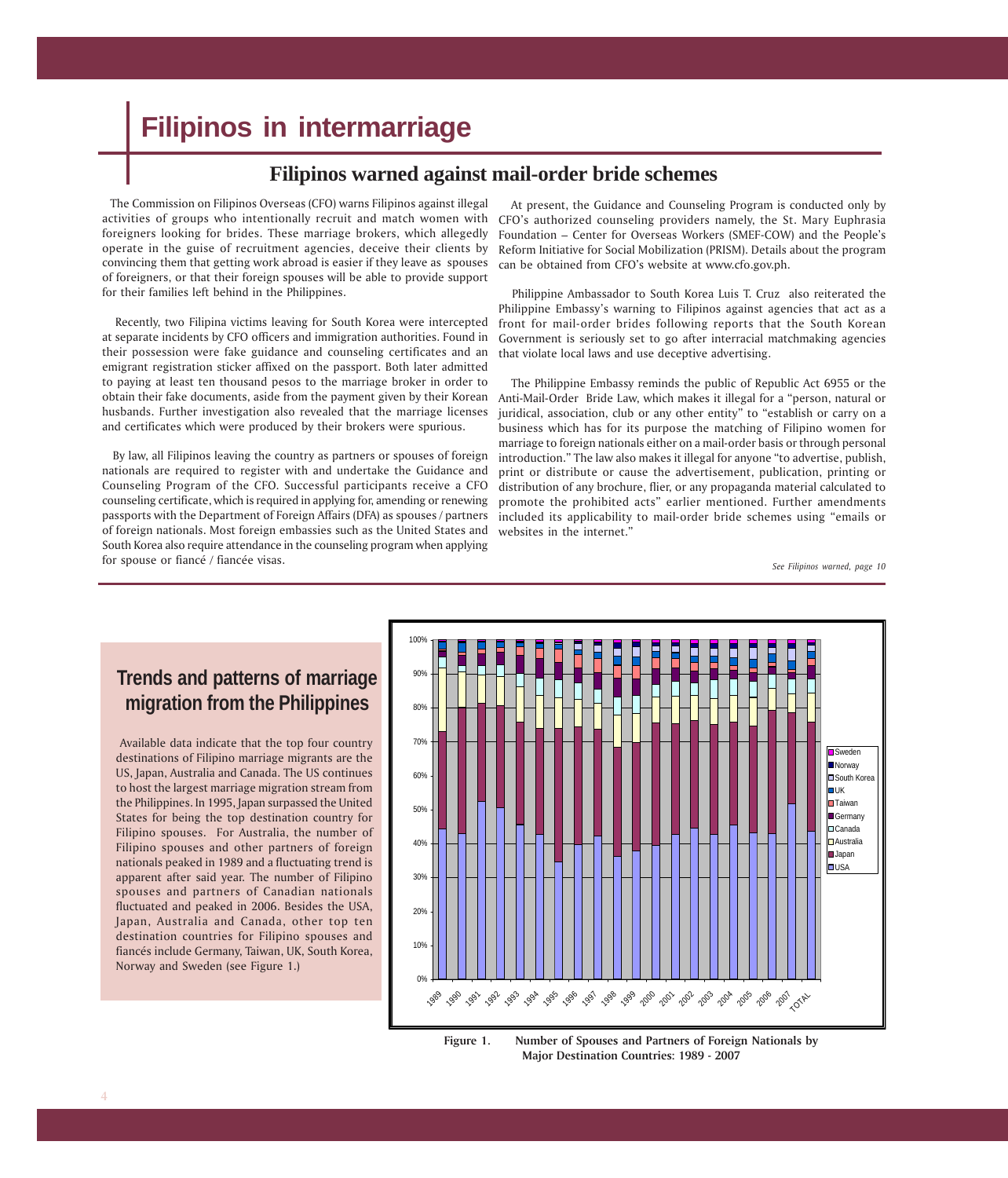# **LINKAPIL update**

## **CFO gets P6.1M for outreach program**

 The leaders of two Filipino organizations – one in the US and the which are the construction of other in Germany – traveled back home recently to share their members' a communal faucet system in blessings with their compatriots.

 In separate ceremonies, Secretary Dante A. Ang of the Commission on Filipinos Overseas received from Ms. Tess Alarcon, Executive Director of Feed the Hungry, and from Ms. Cecilia C. Wollenweber, President of the Deutsch-Philippinischer kulturkreis e.V., checks amounting to P 6 million and P122,600.00 respectively. According to Sec. Dante Ang, the donation would be channeled to the outreach activities through the Lingkod sa Kapwa Pilipino (LINKAPIL), CFO's outreach program. Ms. Alarcon said Feed the Hungry collected the money from among its members and benefactors for LINKAPIL's educational, small-infrastructure, health and medical, and livelihood programs.

 On the other hand, Ms. Wollenweber explained that her group has already identified several LINKAPIL projects that it would finance, among

### **Relief operation in Roxas City**

 In the aftermath of the damages caused by *Typhoon Frank* that affected most of the provinces in the Philippines, the Feed the Hungry, Inc. (FtH) has allocated P120,000 through the *Lingkod sa Kapwa Pilipino (LINKAPIL) or Link for Philippine Development Program* of the Commission on Filipinos Overseas (CFO). The fund was used for the purchase of relief items for distribution to victims of the calamity.

 Based on the report from the National Disaster Coordinating Council, the CFO and FtH coursed through the latter's donation to Roxas City, one of the worst affected areas by the typhoon.

 The relief operation was supervised by the CFO team, headed by Ms. Kim Dizon with two (2) CFO personnel, Mr. Rey Cordenillo - the City Administrator of Roxas, and Ms. Cynthia Besania of the Department of Social Welfare and Development (DSWD).

 Prior to the distribution of goods, the City Administration of Roxas and the DSWD identified the beneficiaries and prepared and packed the relief items. The beneficiaries received canned goods, instant noodles, rice,coffee, powdered milk, and sugar.

 The FtH donation benefited a total of 500 families, 182 families of which were from Barangay Dingina and 318 families were from Barangay Banica in Roxas City.



**Executive Director Jennifer O. Gonzales of the Commission on Filipinos Overseas accompanied by local barangay official inspects the repaired classrooms of the Bongoran Yellow Prepi School in Oas, Albay. The school is one of the recipients of the CFO's LINKAPIL program. More about LINKAPIL and the Bicol schools project in the next issue of FILTIES.**

Lower Zone Ube, Paknaan, Mandaue City; support for 55 elderly under the ANAWIM Lay Mission Foundation, and scholarship grants for vocational trainees at the Don Bosco Youth Center. The water system will benefit 140 households. During both ceremonies, Sec. Ang noted that the stream of donations only proved the continuing



*Secretary Ang (center) receives the FTH's donation amounting to P 6 million from the Feed the Hungry, Inc. represented by its Executive Director Ms. Tess Alarcon (3rd from right). Present during the turn-over ceremony are FTH officers (left to right) Engr. Pepito Solis, Ms. Percy Solis, Ms. Lottie Buhain, Mr. Pablito Alarcon and Dir. Minda Valencia of the CFO.*

trust of Filipino overseas organizations in the CFO's leadership and commitment to help overseas Filipinos reach out to communities in need.

## **After typhoon Frank, blessings poured from overseas kababayans**



 On 21 June 2008, typhoon Frank hit Romblon and left about 70% of the province's property damaged. On the same day, the *M/V Princess of the Stars* sank in the waters off Romblon and left painful memories and images to families who lost their loved ones. On one hand, these tragic events separated families, friends and loved ones. On

*Preparing of overseas donations for distribution.*

the other hand, the same events brought people together to work toward helping their *kababayans.*

 The Hawaii International Relief Organization (HIRO) in partnership with the Feed the Hungry, Inc. (FtH), both US-based Filipino associations overseas, donated about P135,000 for the victims of typhoon Frank. Said donation was coursed through the relief and calamity component of the Commission on Filipinos Overseas' *Lingkod sa Kapwa Pilipino* program.

 Of the 12 *barangays* identified by the Office of the Governor of Romblon as those stricken badly by the typhoon, HIRO and FtH chose the coastal barangays of Sablayan and Agnaga in the Municipality of Romblon as the venue of the relief and calamity operations from 19 to 20 July 2008 . The disaster relief benefited about 530 families and were organized in coordination with Mr. Andres Fondevilla of the Office of the Provincial Administrator. Mr. Carl Abella of the FtH, and Mr. Daryll Javier of the CFO facilitated the turnover.

 The residents of Brgys. Sablayan and Agnaga not only received food assistance to help them get through the difficult days but more importantly, they were grateful for the concern of their *kababayans* who took the time to aid them in times of need.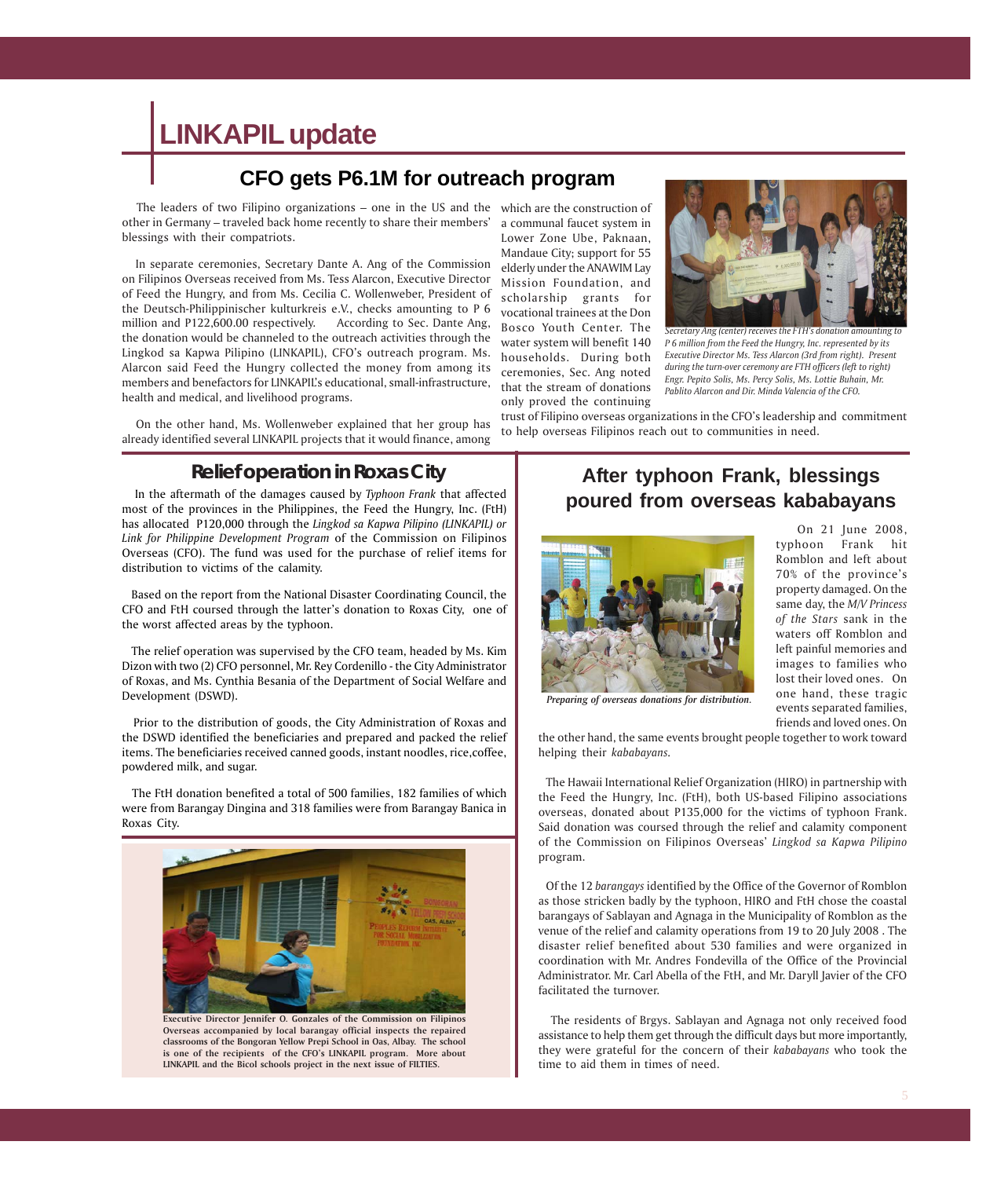# **mailbox**

### **Longing for home**

*I'm very happy here in Wisconsin. Last June 25 we had the Akbayan party and I met lots of Filipinos. What I don't like here is the season, maybe because this is my first time to experience winter, 15 degrees below. I feel so cold and always long to return to the Philippines. But aside from that, everything is fine. My 6-year-old son is doing very good in school, and he's crazy with the snow. I'm hoping this year, I could find a job. Three to five years from now, we will go back to the Philippines for good.*

**Marilyn Sabucido Fond Du Lac, Wisconsin**

### **Homecoming**

*I was sponsored by my fiancé/petitioner to go to the United Kingdom. But before I could adjust my status as a permanent resident, my fiancé died. Since I was not able to contract marriage with him, I was only allowed to stay in the UK until the date of expiry as indicated in my entry stamp. I was left in a situation where I had problems acquiring a return ticket to Manila.*

*With the kindness of your organization, I was able to contact the IOM-UK and Big Market Refuge Asylum in Newcastle. They assisted me in preparing and arranging my papers for my return. And on March 11, I finally arrived in the Philippines.*

*Thank you and more power to your office.*

#### **Maria Rosales Address withheld upon request**



### **Thank you**

*The Commission on Filipinos Overseas sent a letter to us informing that OWWA is ready to pay insurance benefits to the family of the late Roberto Panganiban. Roberto must be happy to see that his call for help bear some fruits for his family.*

*The CFO is not in-charge of looking after the welfare and needs of OFWs or temporary migrants. The government agency tasked in-charged with that task is OWWA.*

*We should thank CFO Chair Dante Ang, and his Executive Director Ms. Jennifer Gonzales for doing what they can to help Roberto. Let us pray that their kindness in the government increases.*

**Francis Oca OFW Congress Middle East**

### **Special commendation**

*My wife and I wish to express our thanks and commendation to the Commission on Filipinos Overseas for its effective and efficient management and courteous service to Filipinos going abroad.*

**Eusebio and Elizabeth San Diego North Hollywood, California, USA**

### **From down under**

*It is an advantage if you can communicate well here in Australia. Di mahirap mag-adjust. I feel I am blessed with a great partner and family, too. Their family is close knit so we get to see each other more often. My fianc*é *bought me a tryke to be able to go around the different places. Generally, Australians are very welcoming and supportive people. So wherever you are, be mindful of their ways and culture and try to get along with everyone by being open minded and continue learning!*

**Ms. Maric Ceryll D. Roa of New South Wales, Australia**

### **Great and loving it**

*I would like to let you know that I am able to apply for work here in Austin. I was able to get in at Dell Inc. I am learning a lot about how Americans are and their culture. Also learning a lot about other foreigners like Indians, Mexicans and Chinese. It is a melting pot out here. After being here for more than a year, there are times I miss home. I was able to find a Filipino restaurant here but nothing beats my mom's cooking.*

*So far, it is great and I am loving it.*

**Holly Kempf Austin, Texas**

*CFO Supports UP College of Nursing in the 1st Asia Pacific Conference on Nursing Research*



*CFO Executive Director Jennifer O. Gonzales turns over a cheque worth P150,000.00 to Dean Josefina Tuazon of UP College of Nursing in support of the 1st Asia Pacific Conference on Nursing Research. Also in the photo are (L-R) Atty. Golda Myra Roma, Dr. Teresita Barcelo and Mr. Rino Paez.*

 The Commission on Filipinos Overseas partners with the University of the Philippines College of Nursing Foundation (UPCNF) in the conduct of the first Asia Pacific Conference on Nursing Research held on September 4-5, 2008 in Manila Hotel.

 CFO's participation and support to the conference is in line with its objectives of promoting the competitiveness of Filipino nurses as part of its mandate under Executive Order No. 550, creating the Presidential Task Force on NCLEX.

 The First Asia Pacific Conference on Nursing Research is intended to be a venue to formalize networks and linkages among nurse researches and research-based nursing institutions in the Asia-Pacific region to develop and document evidence-based practice; to provide a collegial exchange of new ideas and information in a forum where evidence-based practices can be disseminated and discussed; to encourage the pursuit of evidence-based practices; and to strengthen the capacity for nursing research through regional and global linkages and network.

 Over the past several decades, the Philippines has established itself as the largest source country of nurses worldwide. About 250,000 Filipino nurses are employed in health care systems in the United States of America, United Kingdom, Kingdom of Saudi Arabia, and other countries facing acute staff shortages.

**6**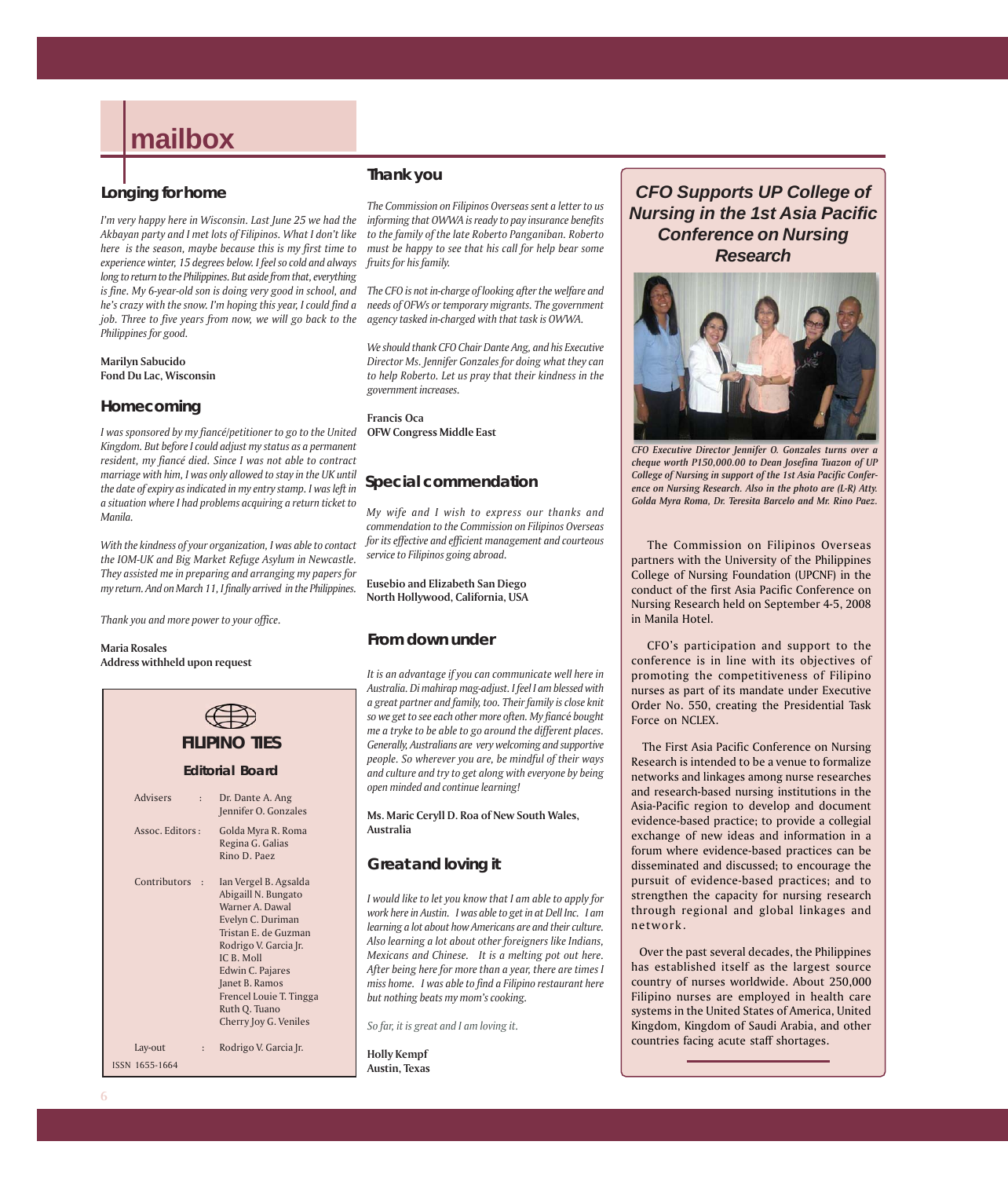# **CFO program special**

## **CFO kicks off 2008 with info drive on human trafficking and international migration**

 Taking off from the success of its 2007 Community Education Program (CEP), CFO started the year by undertaking an information drive on international migration, inter-marriage and human trafficking in the SOCKSARGEN and Davao regions from January 20-26. Composed of CFO officers - Ms. Cherry Joy Veniles, Mr. Troy Agcanas and Mr. Adolfo San Juan, the team was joined by regional representatives of the DFA, POEA and OWWA in visiting various local government units, parishes, media groups and non-government organizations based in Compostela Valley, Davao del Sur and General Santos City. The group also held symposia at the Mindanao State University, Notre Dame of Dadiangas, New Era University, Nabunturan National High School, and the University of Southeastern Philippines. More than 2,000 individuals participated and benefited from the 7-day campaign.

 Immediately following the visit to Mindanao, succeeding teams proceeded to provinces in Central Luzon (Region III), CALABARZON (Region IV-A) and MIMARO (Region IV-B) to touch base with cities and municipalities where most migrants come from. Based on CFO's records, these areas include Bulacan, Nueva Ecija, Batangas, Laguna, Oriental Mindoro and Romblon.

 The primary purpose of the campaign is to inform potential migrants and their families about the realities of international migration, crosscultural marriage and the law on anti-human trafficking. The activities

### **WHAT IS THE CEP?**

The Community Education Program (CEP) initiated by the Commission on Filipinso Overseas (CFO) is an annual inter-agency community education and information campaign that seeks to assist prospective migrants in making informed decisions regarding settlement abroad. Various migrant-serving national agencies such as the Department of Foreign Affairs, Philippine Overseas Employment Administration and the Overseas Workers Welfare Administration lend their support by joining the week-long campaign held in various municipalities and provinces around the country.

The series of activities aims to generate community involvement in migration concerns and raise public awareness on various issues concerning migration, inter-marriage and existing government policies and programs directed against illegal recruitment, documentation fraud, and human trafficking, among others. The program reaches out to the public in municipalities, cities and provinces through the conduct of school symposia on migration, public assemblies, radio interviews, and interaction with community members.



families to learn about the social cost of migration, legal means of working or migrating to other countries, and for migrant-serving agencies like encouraged to report cases of illegal recruitment and human trafficking and Quezon City. in their areas and are reminded of the importance of having local ordinances that will suppress these crimes.

 Towards the second-half of the year, CFO will continue to spearhead information campaigns in Camarines Sur and Sorsogon in the Bicol Region, willingly accommodate the groups in their respective localities.

conducted also provide the opportunity for would-be migrants and their Capiz and Negros Occidental in Western Visayas, Bukidnon and Misamis Oriental the CFO, DFA, POEA and OWWA, to update the public about their programs in MIMARO, Quezon and Aurora provinces, Leyte and Western Samar in Eastern and services. During the CEP, participating local government units are Visayas, and in Manila, Pasay, Mandaluyong, San Juan, Las Piñas, Parañaque, Pasig in Northern Mindanao, Ifugao and Abra in the Cordillera Autonomous Region, Nueva Vizcaya and Quirino in the Cagayan Valley Region, Marinduque and Palawan

> CFO believes that the continuing success of its Community Education Program can be attributed largely to the cooperation of the participating educational institutions, NGOs, government agencies and the local government units that

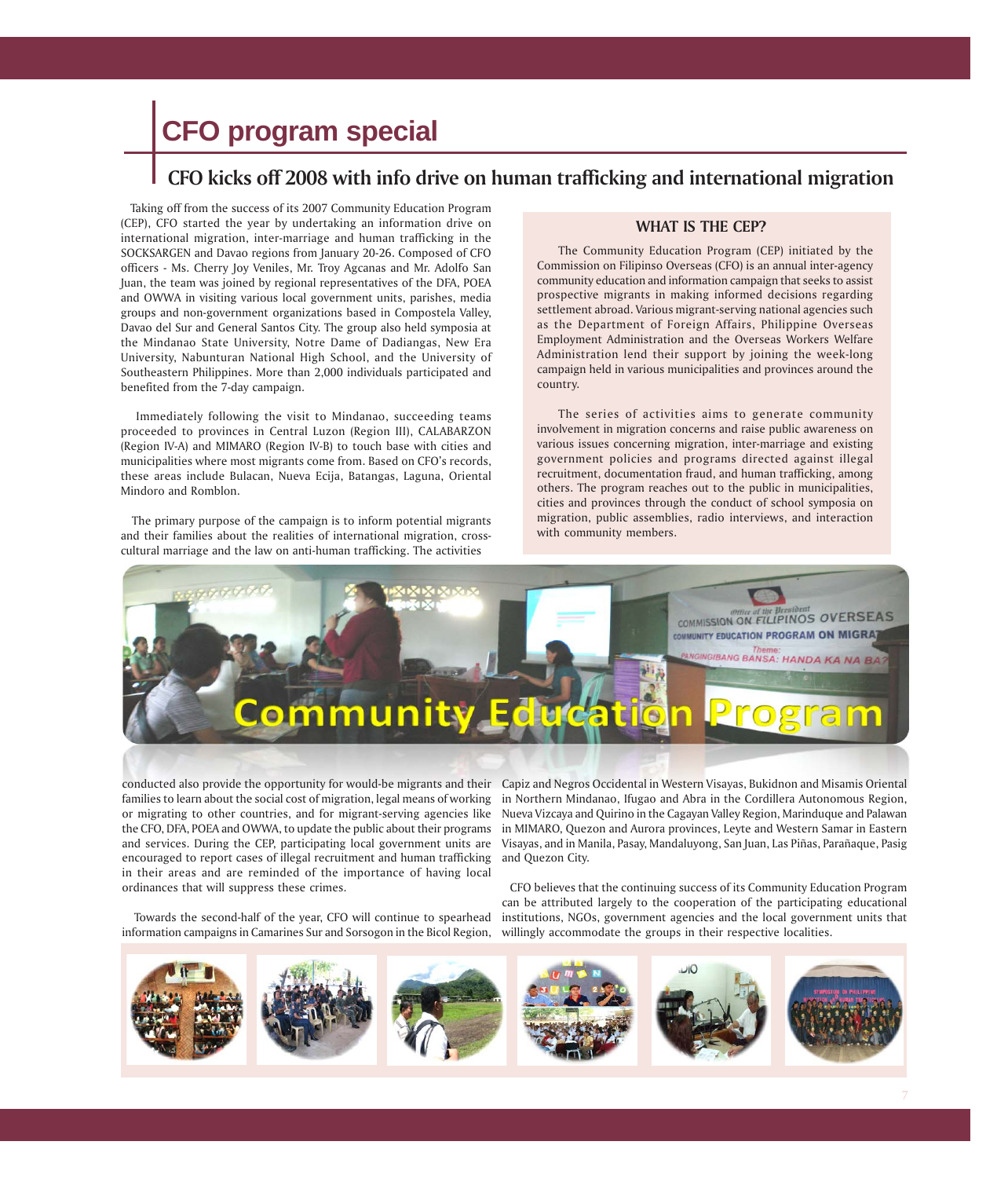# **anti-trafficking**

# **CFO officers survey trafficking activities in Singapore**

 The CFO sent a team to Singapore from 30 March to 05 April 2008 to conduct a research study on the conditions of Filipinos, specifically those who are deemed victims of human trafficking.

 The team met with Philippine embassy officials to discuss the trends and schemes used in various cases of human trafficking, as well as the concerns of domestic helpers, who comprise a large number of Filipino workers in Singapore. An interview of some of the residents housed at the Filipino Workers Resource Center was arranged by the Embassy which gave im migration the team a clear perspective of migration realities encountered by OFWs.

 The team likewise met with officers and representatives of various Filipino associations and non-government / civic / religious organizations in Singapore like the Home Organization for Migration Economics and the Archdiocese Commission for the Pastoral Care of Migrants and Itinerant People, most of whom have vowed to help in providing assistance to Filipino opportunity to interview OFWs and their families, on-the-job trainees and tourists, and the trafficking victims as well. Their participation and cooperation proved to be very valuable and enlightening for the team to come up with recommendations to prevent human trafficking.

 Among the issues and concerns that were raised during the meetings and interviews were the need to strengthen bilateral cooperation / forge agreements on procedures between the two countries aimed at eliminating trafficking and providing assistance to the victims; improve coordination with inter-agency members, particularly in the areas of prosecution,

rehabilitation, reintegration, and witness protection for the trafficking victims; the proliferation of agencies offering fraudulent jobs and use of fraudulent return electronic plane tickets; the connivance of officers with local travel agencies and recruiters; cases



*CFO Officer Ms. Ruth Tuano(right) with Ms. Bridget Lew (2nd from right), President of HOME, with other volunteers*

of maltreatment, sexual harassment and molestation, and physical abuse and mental torture.

migrant workers encountering difficulties in Singapore. They also had the the Embassy as well as with various Filipino associations and non-government The study visit provided an avenue for CFO to establish networks with organizations in Singapore for possible partnership in carrying out some of its programs and services like referrals of assistance-to-nationals and trafficking cases, development assistance to the Philippines through the Lingkod sa Kapwa Pilipino Program; and post-arrival services for newly arrived migrants.

> The Department of Foreign Affairs, Manila International Airport Authority, National Bureau of Investigation, Office of the Prosecutor of the Department of Justice, Philippine National Police, Philippine Overseas Employment

> > *See CFO officers, page 11*

## **CFO probes human trafficking in Malaysia**

 Malaysia, a country with a rich and unique culture, has become a major destination not only for tourists around the world, but also for Filipinos who have become victims of human

trafficking. To further address this issue, Messrs. Warner A. Dawal and Mario T. Francisco of the CFO went on a research study-trip in Malaysia on 6-14 March 2008. The team visited the cities of Kota Kinabalu, Labuan, and Sandakan, areas in Malaysia where there are rising incidences of human trafficking against Filipinos. The study aims to determine trafficking schemes, routes, and other problems that Filipino victims encounter in the area, and review the effectiveness of Philippine government's initiative in addressing the problem.



*Mr. Warner Dawal of the CFO briefs Filipino migrant workers in Malaysia on the Philippine government's initiative to address human trafficking*

 The trip was highlighted by a courtesy call of the CFO team with Ambassador Victoriano M. Lecaros and other embassy officials. During the courtesy call, Ambassador Lecaros discussed the Embassy's programs and services in providing assistance to Filipino victims of human trafficking in Malaysia. Attaché Nestor Ramos also briefed the team about the cases of human trafficking the Post has handled and is currently attending to. Other embassy officials present during the discussion were Labor Attaché

Josephus B. Jimenez, Vice Consuls Shirlene C. Mananquil and Marford Angeles, and Attaché Gangco Panguinaguina.

> The team also visited the Filipino Workers Resource Center (FWRC) in Kuala Lumpur which houses distressed Filipinos, most of whom sought refuge from their abusive employers. The team informed them about CFO programs and services and the important provisions of RA 9208 or the Anti-Trafficking in Persons Act of 2003. The team's presentation was lauded by Engr. Joselito C. Morales, FWRC Student Prime Minister, and other officials and participants present during the discussion. They said that the discussion has equipped them with

proper knowledge on precautions and prevention techniques in order to avoid future incidents of human trafficking.

 After visiting Kuala Lumpur, the team proceeded to Sabah to meet with Filipino organizations and church groups in the area. They were assisted by Filipino labor volunteers, Ms. Marilou Chin and Mr. Jesus Perlas in Kota Kinabalu and in Labuan; and Mr. Edraldy Tan in Sandakan.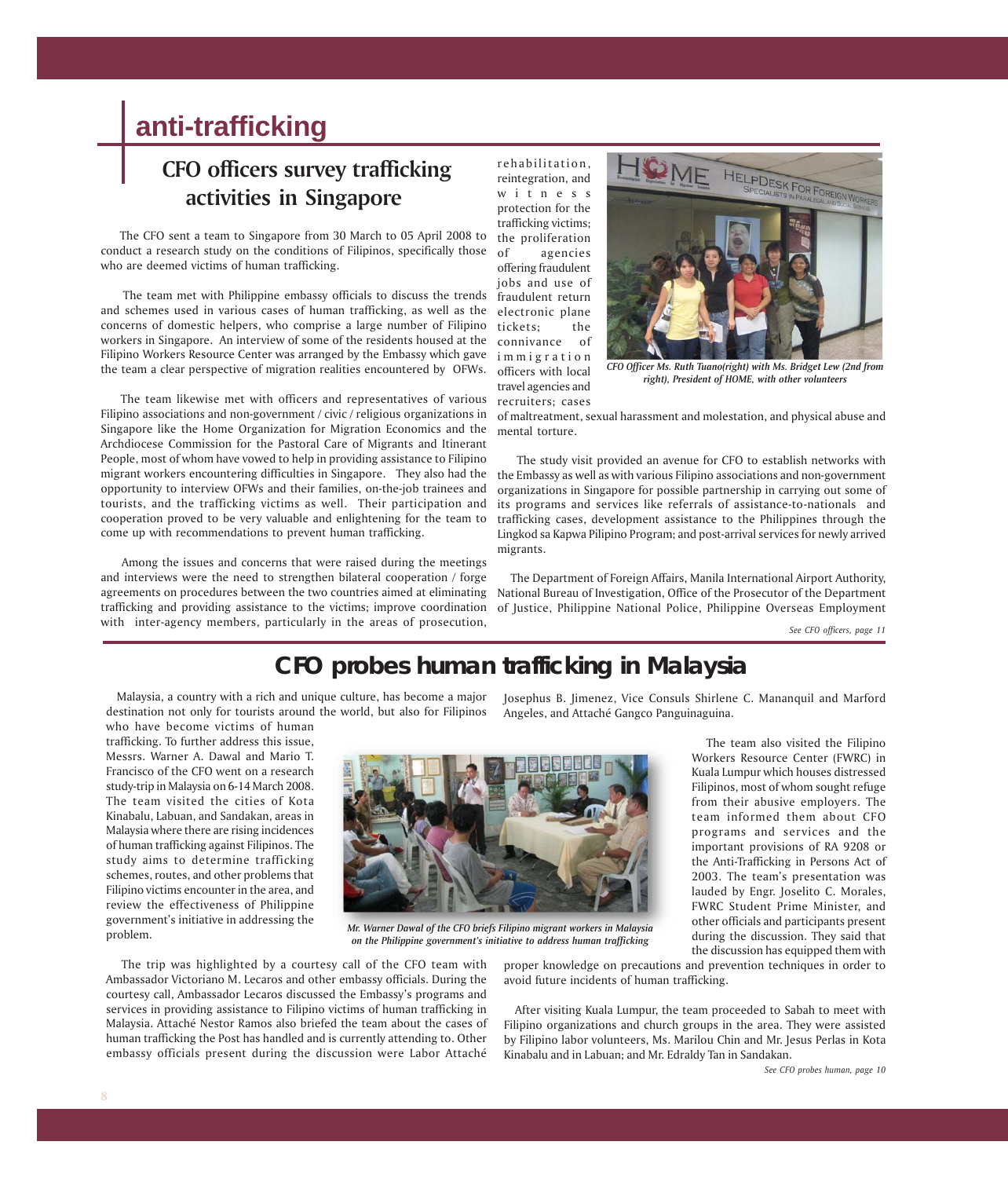# **anti-trafficking**

## CFO spearheads advocacy training for youth on anti-trafficking in Davao City



 The Task Force Against Human Trafficking of the Commission on Filipinos Overseas spearheaded the *Advocacy Training for Youth on Anti-Trafficking of Women and Children for Labor and Sexual Exploitation* in Davao City on 28-29 March 2008. The CFO-TFHT has partnered with the Department of the Interior and Local Government (DILG) and the Integrated Gender Development Division (IGDD) of the Davao City Government in organizing the training.

 The advocacy training for youth is envisioned to create awareness among Filipino youth about issues and concerns on trafficking in persons, foster youth participation in suppressing trafficking activities, and organize antitrafficking advocates within the Mindanao region.

 Some 59 members of youth organizations from 10 provinces and 7 cities in the Mindanao region, which include Agusan del Norte, Agusan del Sur, Compostela Valley, Davao del Sur, Davao Oriental, Misamis Oriental, North Cotabato, South Cotabato, Surigao del Norte, and Zamboanga del Norte, attended the training. The participating youth organizations are Adolescent Health Advocate; Brgy. Ubalde 1 Children Association; Catholic Youth Organization; Camino Nuevo Youth Organization; Davao

Archdiocesan Youth Coordinating Apostolate; Davao Teen Center; Student Council of the University of Southeastern Philippines; Institute for Community Service and Development of Cor Jesu College; Kaliman Clan and Professionals Association; Kaugmahan Pagpagahum Foundation, Inc., *Lawig Bubai*; MCIC Parish Youth Ministry; Nakamata; National Youth Commission; Obrero Campus Student Council; Pag-asa Youth Association; Pag-ugmad sa Kabataan; Rotaract Club of Bislig; San Nicolas Youth Choir; San Nicolas Pastoral Youth Ministry; Sangguniang Kabataan; Surigao Youth Center; UCCP Pag-ugmad; and Watershed Management Youth Council.

 The first day of training focused on the overview of the nature, condition and relevant laws and regulations on trafficking, particularly those related to women and children. Practicing lawyers from Davao City, Atty. Romeo Cabarde and Atty. January Faye Risonar discussed the *Overview of the UN Convention on the Rights of the Child* and *RA 9208 & Constitutional Provisions Related to Children/ Youth*, respectively. Davao City Prosecutor Trinidad Dela Torre-Cardona discussed the various rules, mechanics and techniques in examining a child victim or witness*.* The day concluded with a workshop facilitated by Mr. Adolfo San Juan from CFO-Management Information System Division on *Information Gathering, Standard Reporting Format and Philippine Information*

*System on Trafficking (PHILIST*), a database system developed by CFO in cooperation with the National Police Commission and the Solidarity Center to record trafficking and other related cases, profiles of victims and traffickers, as well as the various circumstances leading to the commission of the crime.

 The second day was a discussion on the programs and services on antihuman trafficking by Ms. Lorna B. Mandin from IGDD, and Director Merilo Q. Limbaro from DILG-Davao City. Atty. Golda Myra R. Roma of the CFO facilitated the planning workshop on youth activities in relation to antitrafficking. The participants were asked to prepare a year-long action plan in

The advocacy training for youth is envisioned to create awareness among Filipino youth about issues and concerns on trafficking in persons, foster youth participation in suppressing trafficking activities, and organize anti-trafficking advocates within the Mindanao region.

which they are expected to implement in their respective communities. The presentation of the CARAGA group was recognized as the best workshop output, considering their focus on conducting training for parents, social workers, police officers, public and private lawyers regarding proper management and handling of trafficking victims; establishment of youth centers; and financial assistance for viable livelihood programs for youth and women.

 The said training was the second phase of CFO-TFHT advocacy workshop and a follow-up to the first phase conducted in Cebu City in November 2007. The next advocacy training covering Luzon region is tentatively scheduled in August 2008 in Baguio City.

## **PDOS REMINDER**

Filipino emigrants attending the Pre-Departure Orientation Seminar (PDOS) and Peer Counseling at the Commission on Filipinos Overseas may make a reservation by telephone or through the Internet at least five working days before the scheduled date. The new procedure has been in force since July 1, 2007.

For telephone reservations, emigrants may call (02) 563-1965 or (02) 561-8321 local 103, Monday to Friday, 8 a.m. to 5 p.m. For on-line reservation, emigrants may access the CFO website, www.cfo.gov.ph and submit a completed reservation application. For inquiries, call 562-3848 or 561-8321 locals 104, 105, 201 to 203.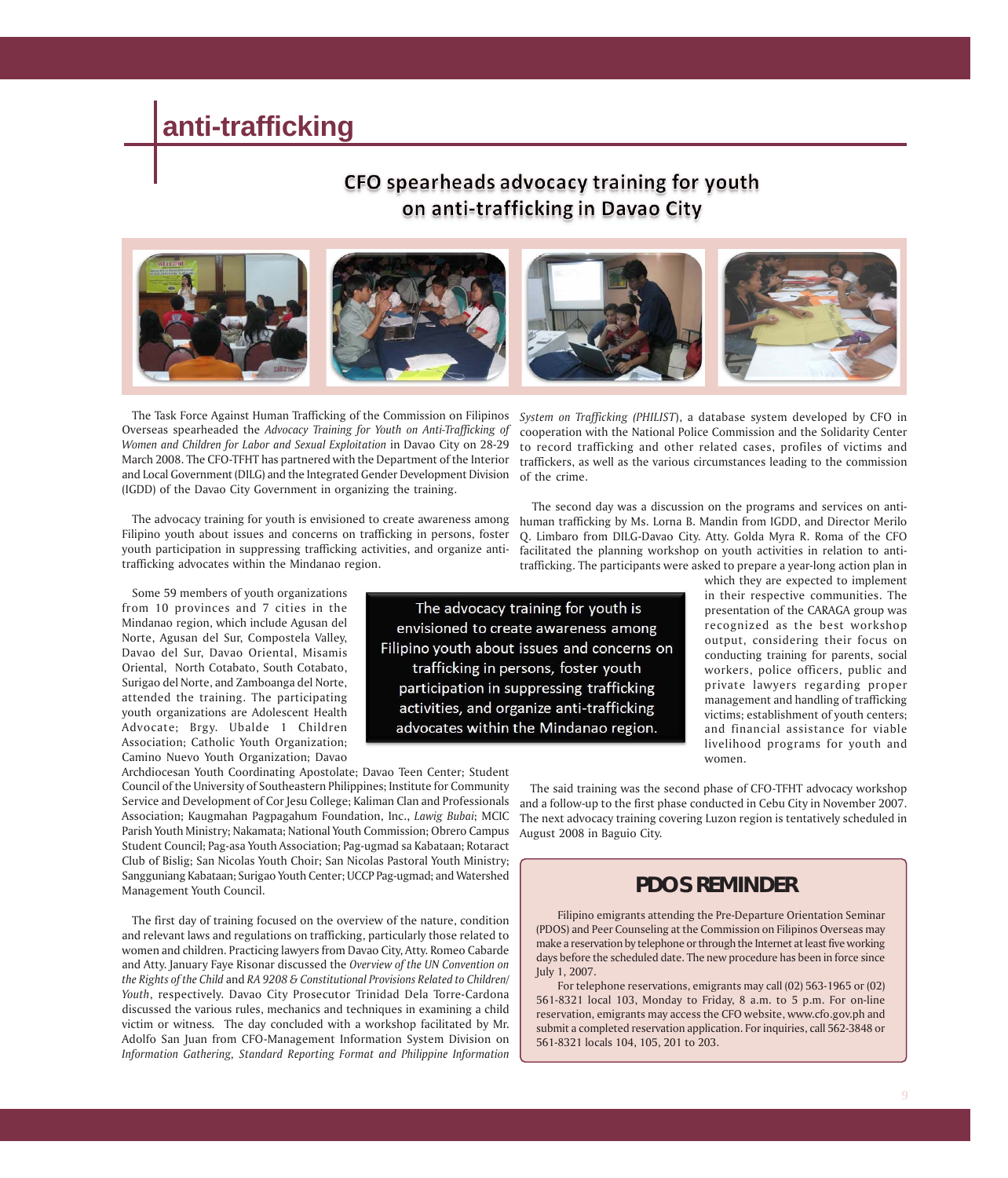### *Philippine schools...*

*CFO probes human... continued from page 8*

*continued from page 1*

Aside from the lectures delivered by DepEd speakers, participants were overseas workers in keeping the economy afloat through their remittances. updated about the various programs and services of the Philippine Government. The conference also gave the participants an opportunity to interact with visiting colleagues from the home country. Additionally, the conference served as a venue for participants to confer with representatives of textbook publishing companies. Among the colleges / universities that sent representatives were Emilio Aguinaldo College, De La Salle College of St. Benilde and St. Jude College. Said institutions were given a chance to present their school programs before the graduating students of Philippine schools overseas.

 CFO Executive Director Jennifer O. Gonzales explained the Commission's functions as part of the Inter-Agency Committee on Philippine Schools Overseas while Director Carmelina Velasquez of the Overseas Workers Welfare Administration made a presentation of her agency's role in the IACPSO.

 CFO Chairman Dante A. Ang delivered the keynote address, hailing the contributions made by parents, students and other stakeholders of the overseas schools. He noted that although most participants do not pay taxes to the Philippine Government, he recognized the contributions of

He also lauded them for their continuing efforts to instill responsible citizenship among their students.

 After the conference, Dr. Mohammed Al Neyadi of the United International Private School (UIPS) hosted a dinner for the participants. UIPS faculty and students performed Filipino dances and songs to welcome everyone to the affair. As it was in the past, the conference enabled participants to exchange views with one another. Participants said that the insights they gained should help them perform their tasks better as administrators, principals and teachers. Some added that they would serve as a guide in making plans for the future, especially in the formulation and implementation of the curriculum.

 Executive Director Gonzales announced the conclusion of the conference. She thanked the organizers, speakers and the participants for making the activity a success. She commended the participants for their personal dedication in fulfilling every parent's dream of their children getting the best possible education. She hoped that by the next conference there would be more success stories to share for everyone to learn from.

#### *Lingkod sa Kapwa... continued from page 1*

For the first semester of 2008, the CFO facilitated the following activities under the LINKAPIL program:

- Establishment of scholarship grants which benefited vocational students from the Don Bosco Youth Center in Tondo, Manila
- Implementation of seven (7) feeding programs in three (3) provinces
- Conduct of 13 medical missions which benefited more than 40,000 Filipinos in 13 provinces
- Distribution of P34.9 million worth of medical equipment and supplies to 14 provinces

About P1.6 million went to infrastructure projects such as classroom and water system construction. Relief assistance and gift giving activities, turn-over of educational materials and various skills transfer/trainings were also held in various parts of the country.

#### *Filipinos warned... continued from page 4*

 While matchmaking agencies are considered legal in South Korea, Korean law requires these agencies to be registered and to be aware of issues concerning interracial marriages and ethics. Amb. Cruz notes that many Filipinos enter South Korea through marriages arranged through these matchmakers. Many are lured by promises of work or a better life.

 As of January 31, 2008, approximately 5,000 Filipinos married to South Koreans reside in the peninsula, some of whom met through matchmaking agencies.

 Among the issues and concerns that were raised during the meetings were problems on irregular migration, the absence of a Philippine honorary consulate in the state of Sabah, inadequate information on the part of OFWs about human trafficking issues, uncooperative trafficking victims who want to be rescued, and the perennial problem of "backdoor exits" from Zamboanga.

 The team was informed that some immigration officials in the Philippines have been tolerating irregular forms of migration stemming from lenient travel measures for Malaysiabound OFWs. Consequently, Filipinos who falsified their travel documents and illegally entered Malaysia are also vulnerable to exploitation, harassment and human trafficking.

 Filipinos in Sabah also informed the team that there is a need to establish an honorary consulate in their area. At present, the Philippine Embassy in Kuala Lumpur solely handles consular concerns of all Filipinos in Malaysia. The establishment of an honorary consulate in Sabah is seen as a way to efficiently implement the DFA's assistance-to-nationals program.

 The trip also enabled CFO to establish networks with Filipino organizations and labor volunteers in Malaysia for possible partnership in carrying out some of its programs. It also set-up easy referral system for human trafficking cases which aims to expedite assistance of the Philippine government to victims of human trafficking in Malaysia.

 It is expected that the study's findings will help address the current problems arising from extensive cases of trafficking of Filipino women in Malaysia. Information gathered from the study will also be used to establish reintegration programs of the Philippine government for trafficking victims upon their return to the country.

#### *Teatro Akebono...*

*continued from page 3*

 When they were transported into the magical world of JFCs, the two learned to accept who they are and eventually helped others in similar situation.

 Seven JFCs successfully passed the workshops and were cast to present the play in different venues in Tokyo, Saitama, Niigata, Nagoya, Osaka and Fukuoka. Apart from showcasing their talents, the group also met with Japanese school children and government officials.

 CFO hopes that agencies like the NCCA will continue to support similar worthy undertakings in the future that will promote the interest and well-being of migrant women and their children.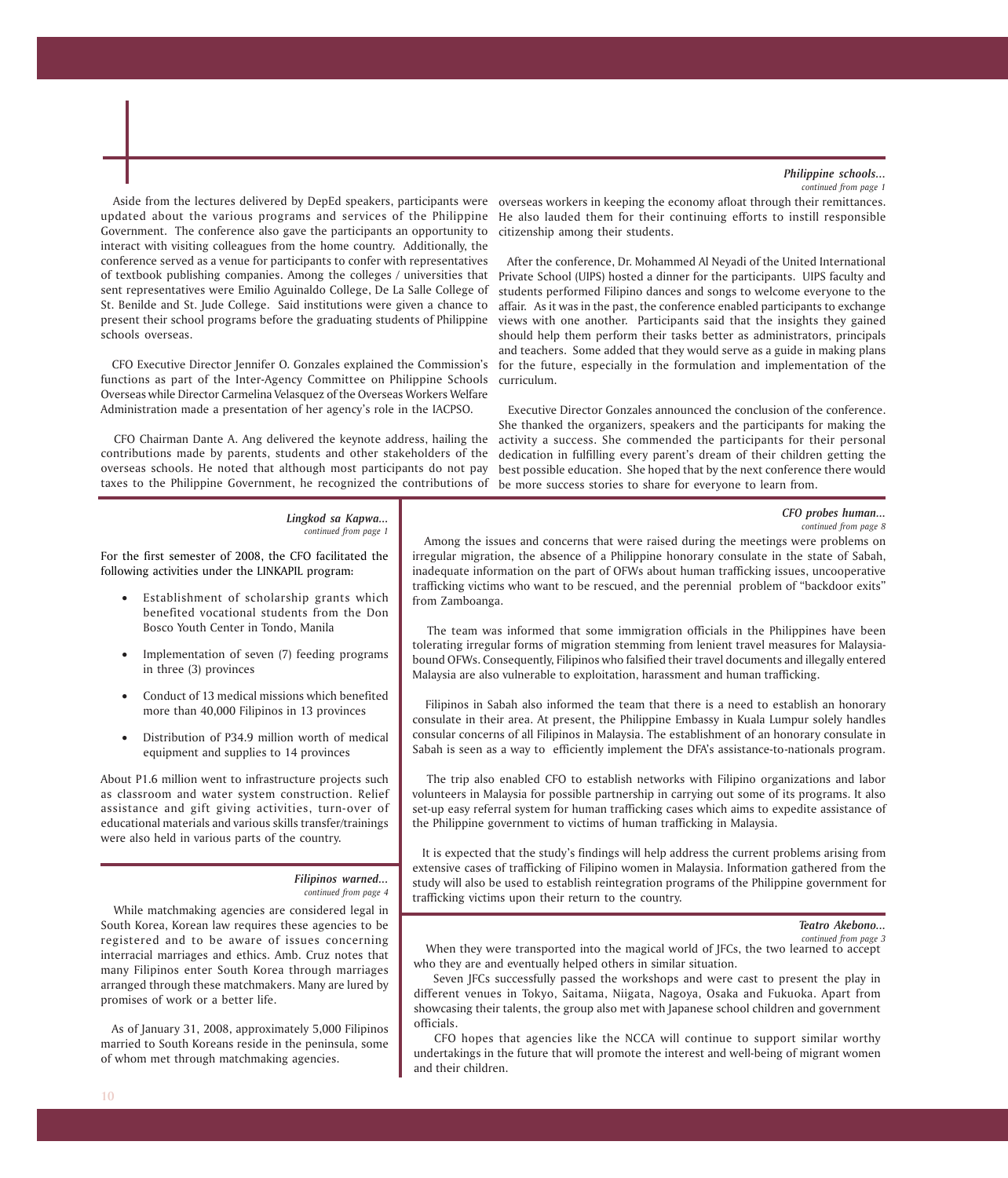# **Legislative updates**



Congress. These bills range from amendments to existing laws to creation of specialized facilities and services to overseas Filipinos. Among these are:

#### **A. Amendments to RA 8042 (Migrant Workers and Overseas Filipinos Act of 1995)**

 Several bills were filed to amend Republic Act 8042 or the Migrant Workers and Overseas Filipinos Act of 1995. The amendments call for improvement of protection of migrant workers, redefinition of functions of the Department of Labor and Employment and the Philippine Overseas Employment Administration, and the establishment of a Legal Attache Office in the Middle East. A bill was also filed which seeks to impose penalties to government officials who fail to render service and assistance to migrant workers. Most of these bills are in the first reading and/or referred to its specific committees.

#### **B. Creation of Specialized Facilities and Agencies for Overseas Filipinos**

A bill was filed which provides for the establishment of the Philippine Overseas Workers Bank which shall grant loans and financial assistance to overseas Filipinos. The proposed bank shall give preference and priority for agricultural and small-medium scale loans of OFWs and their beneficiaries. A separate bill was also introduced to create the Department of Overseas Filipino Workers which carry the main thrust of enforcing legislations concerning OFWs' rights and welfare. The bill also calls for the abolition of the POEA and the OWWA. Majority of these bills are in the first reading.

#### **C. Cultural, Educational and Heritage Programs for Overseas Filipinos**

To promote Filipino heritage and culture among overseas Filipinos, a bill was filed which mandates the state through its relevant agencies, to provide for the establishment of Philippine schools and Filipiniana resource centers in different communities abroad. The Commission on Filipinos Overseas shall partly finance the program. These bills are in the first reading.

#### **D. Incentive Package and Benefits for Overseas Filipinos**

and private institutions to provide savings facility in generating and pooling

*CFO officers survey... continued from page 8*

Administration, Bureau of Immigration, and other relevant agencies are directed to support the anti-human trafficking campaign per E.O. 548-A. The CFO Chairman as head of the Task Force, may also call upon the heads of other government agencies for assistance, as may be necessary from time to time. Since the creation of the Task Force, CFO has assisted in the repatriation of nine trafficked victims and is currently handling 63 trafficking and other related cases, involving 137 victims or complainants. The CFO has also spearheaded a comprehensive information campaign against trafficking in persons through the publication of posters and handbooks, and through the conduct of community education program in various provinces in the country, especially those with high incidences of emigration.

Several bills related to overseas Filipinos are currently filed in the Fourteenth of funds for overseas Filipino investors and provide risk-free investment opportunities with preferential rates. Exemptions on income tax and duty on imported capital equipment will also be given.

> Another bill provides for the framework for the transfer of technology by overseas Filipinos. The bill calls for methodologies by which overseas Filipinos may effectively assist in the modernization of science and technology.

> Meanwhile, a separate bill calls for the creation of the OFW Pension fund which urges every overseas Filipino registered with POEA and CFO to remit 5% of their gross monthly income for 5 years. The bill also provides for different benefits and incentives to OFWs participating in the program.

These bills are in the first reading.

#### **E. Amendments to RA 9189 (Overseas Absentee Voting Act)**

The House of Representatives approved on third and final reading House Bill 3793 which incorporates all other amendments filed in the Lower House regarding the Overseas Absentee Voting Act. Salient features of the amendments include (1) immigrants upon registration shall declare that he/ she shall resume actual residence in the Philippines not later than 7 years, (2) setting up of field, mobile and pre-departure registrations, and (3) introduction of three modes of voting – personal, by mail and other means as may be allowed. The CFO, if accredited by COMELEC, may be utilized for purposes of supporting the overseas absentee voting and registration processes.

### **F. Seafarers' Affairs and Welfare**

A bill was filed in the House of Representatives which sets a comprehensive measure for the protection of Filipino seafarers. The magna carta provides for the seafarers' rights, streamlining of procedures involved in employment, mandatory requirements for overseas recruitment, conditions for employment and the establishment of a reintegration center. The bill is in first reading.

#### **G. Stock Estimation**

A bill called the Overseas Filipino Investment Bill urges the government take a special census of all Filipinos residing abroad. The bill is in first A bill was filed in the Senate mandating the National Statistics Office to reading.



*H.E. David Njoka, Ambassador of Kenya to the Philippines, Malaysia, Thailand and Indonesia (center) paid a courtesy call on CFO's Executive Director Jennifer O. Gonzales. Also in the photo are Ms. Noel Kituto, First Counselor of the Kenya High Commission and Ms. Janette Cuarto, staff of the Consulate of Kenya in Manila.*